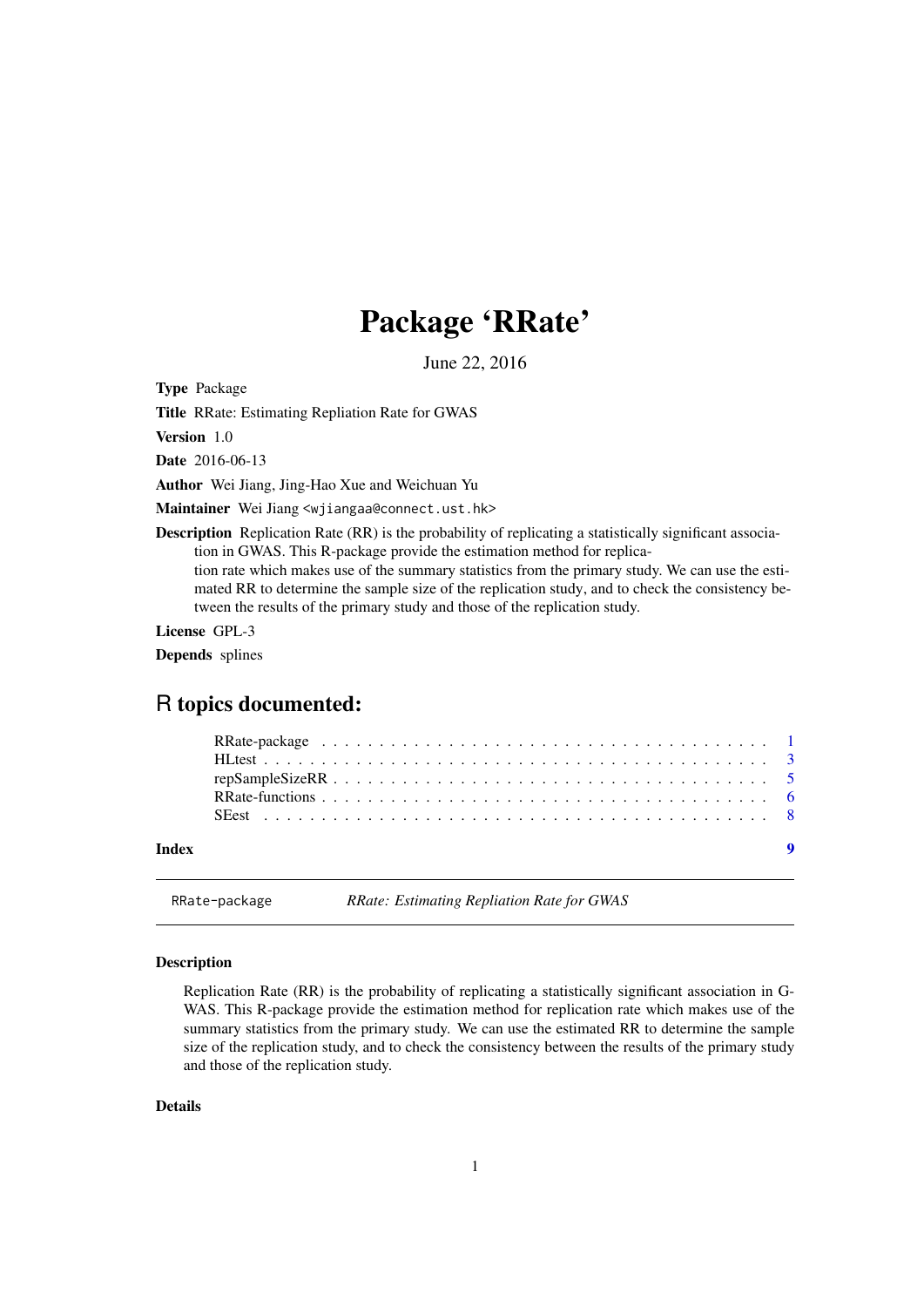| Package: | RRate      |
|----------|------------|
| Type:    | Package    |
| Version: | 1.0        |
| Date:    | 2016-06-13 |
| License: | $GPI - 3$  |

<span id="page-1-0"></span>The goal of genome-wide association studies (GWAS) is to discover genetic variants associated with diseases/traits. Replication is a common validation method in GWAS. We regard an association as true finding when it shows significance in both the primary and replication studies. A worth pondering question is: what is the probability of a primary association (i.e. statistically significant association in the primary study) being validated in the replication study?

We refer the Bayesian replication probability as the replication rate (RR). Here we implement the estimation method for RR which makes use of the summary statistics from the primary study. We can use the estimated RR to determine the sample size of the replication study, and to check the consistency between the results of the primary study and those of the replication study.

The principal component of RRate package is repRateEst. Also we implement sample size determination method (repSampleSizeRR and repSampleSizeRR2) and consistency checking method (Hosmer-Lemeshow test, HLtest).

1. To estimate the RR, we need obtain the summary statistics of each genotyped SNPs in the primary study. We have put a example summary statistics (smryStats1) in the package. You can use data(smryStats1) to load the example data. You can also obtain the ground-truth parameters (allele frequencies, odds ratios) of the example data using data(param). We also put the corresponding summary statistics of the replicaition study in the package (smryStats2).

2. You can use SEest to estimate the standard error of the observed log-odds ratio.

SEest(n0,n1,fU,fA)

Details about the function can be seen using [help\(SEest\)](#page-0-1).

3. You can use repRateEst to estimate the RR for each associations discovered from the primary study (i.e. primary associations).

repRateEst(MUhat,SE, SE2,zalpha2,zalphaR2,boot=100,output=TRUE,idx=TRUE,dir=output,info=T)

Details about the function can be seen using [help\(repRateEst\)](#page-0-1).

4. You can use repSampleSizeRR and repSampleSizeRR2 to determine the sample size of the replication study.

repSampleSizeRR(RR, n, MUhat,SE,zalpha2,zalphaR2,idx=TRUE)

repSampleSizeRR2(RR,CCR2, MUhat,SE,fU,fA,zalpha2,zalphaR2, idx=TRUE)

Details about these functions can be seen using [help\(repSampleSizeRR\)](#page-0-1) and [help\(repSampleSizeRR2\)](#page-0-1).

5. You can use HLtest to check the consistency between the results of the primary study and those of the replication study.

HLtest(x,p,g=10,null=all,boot=1000,info=T,dir=.)

Details about the function can be seen using [help\(HLtest\)](#page-0-1)

#### Author(s)

Wei Jiang, Jing-Hao Xue and Weichuan Yu

Maintainer: Wei Jiang <wjiangaa@connect.ust.hk>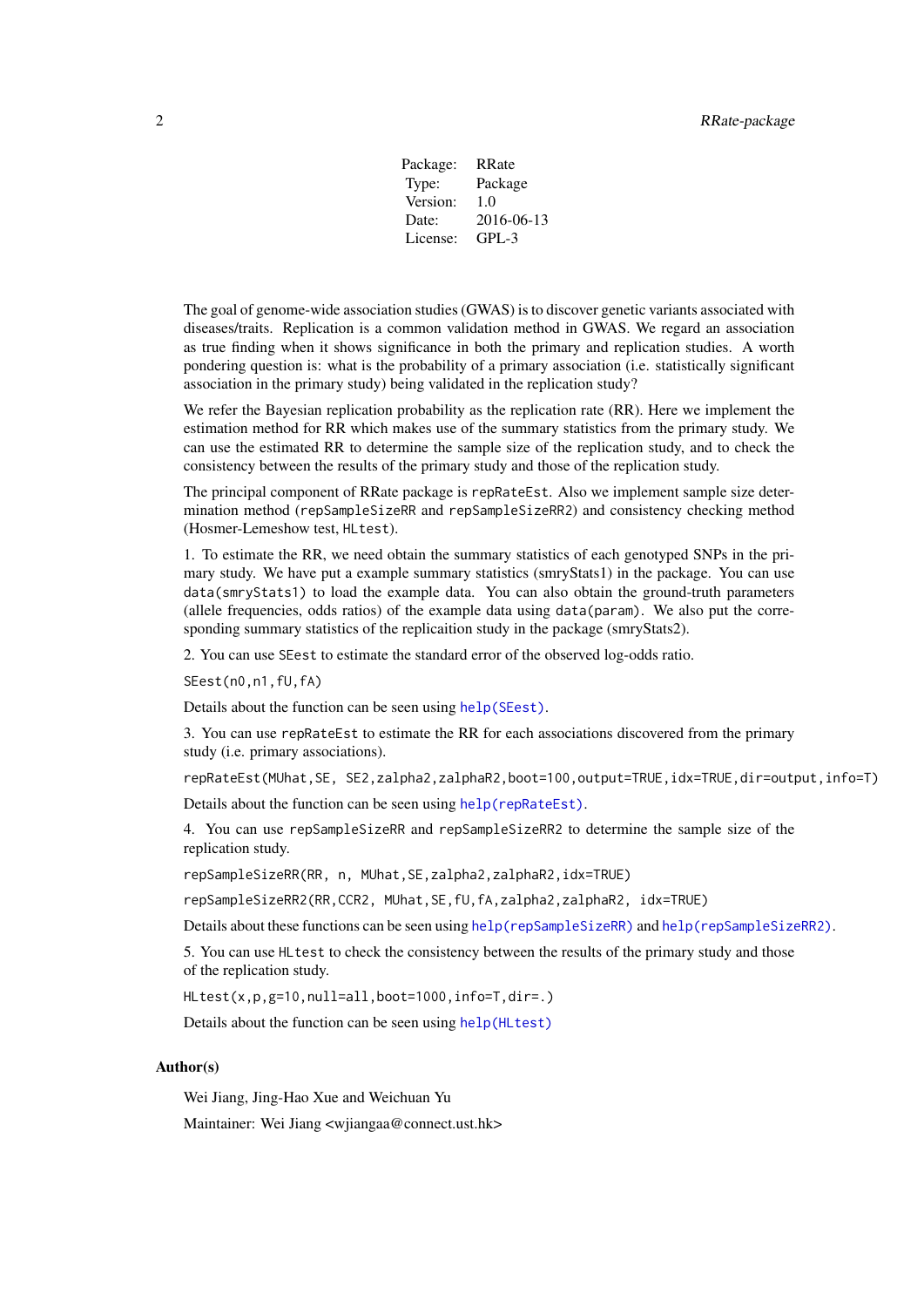#### <span id="page-2-0"></span>HLtest 3

#### References

Jiang, W., Xue, J-H, and Yu, W. What is the probability of replicating a statistically significant association in genome-wide association studies?. *Submitted*.

#### See Also

[repRateEst](#page-5-1), [SEest](#page-7-1), [repSampleSizeRR](#page-4-1), [repSampleSizeRR2](#page-4-2), [HLtest](#page-2-1)

#### Examples

```
alpha<-5e-6 #Significance level in the primary study<br>alphaR<-5e-3 #Significance level in the replication st
                           #Significance level in the replication study
zalpha2<-qnorm(1-alpha/2)
zalphaR2<-qnorm(1-alphaR/2)
##Load data
data(smryStats1) #Example of summary statistics in 1st study
z1<-smryStats1$Z #Z values in 1st study
n2.0<-2000 #Number of individuals in control group
                           #Number of individuals in case group
SE2<-SEest(n2.0, n2.1, smryStats1$F_U, smryStats1$F_A) #SE in replication study
###### RR estimation ######
RRresult<-repRateEst(log(smryStats1$OR),smryStats1$SE, SE2,zalpha2,zalphaR2, output=TRUE,dir=.)<br>RR<-RRresult$RR #Estimated RR
RR<-RRresult$RR
```
<span id="page-2-1"></span>

| HLtest | <i>Hosmer-Lemeshow test</i> |
|--------|-----------------------------|

#### Description

Test whether each element of x is sampled with the probability specified by the corrsponding element in p.

#### Usage

```
HLtest(x, p, g = 10, null = "all", boot = 1000, info = T, dir = ".")
```
#### Arguments

| $\mathsf{x}$ | A boolean vector.                                                                                                                                                                                                                                                                                             |
|--------------|---------------------------------------------------------------------------------------------------------------------------------------------------------------------------------------------------------------------------------------------------------------------------------------------------------------|
| p            | A probability vector having the same length with x.                                                                                                                                                                                                                                                           |
| g            | The group number used in the test.                                                                                                                                                                                                                                                                            |
| null         | a character in $c('all', 'chi2', 'boot')$ . If null=='chi2', then we use $(g-1)$ degree<br>of freedom chi2 distribution to approximately compute p value. If null=='boot',<br>then we use parametric bootstrap to compute p value. If null=='all', then both<br>methods are used. This is the default option. |
| boot         | The resampling times to compute p value. Only effective when null== 'boot' or<br>'all'                                                                                                                                                                                                                        |
| info         | Draw the null distribution of the test statistic.                                                                                                                                                                                                                                                             |
| dir          | The directory to save the plot of the null distribution.                                                                                                                                                                                                                                                      |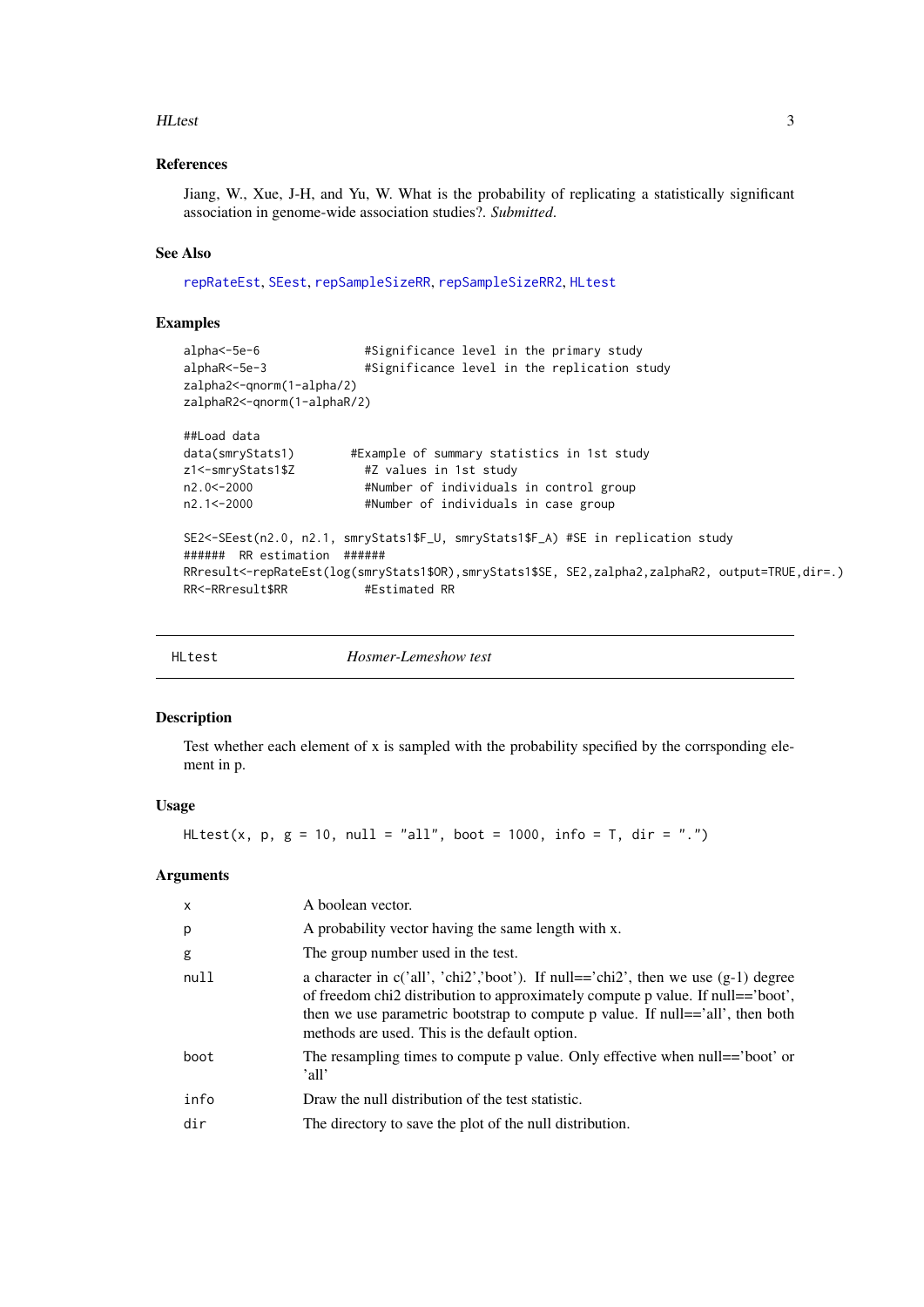#### <span id="page-3-0"></span>Details

Null Hypothesis: Each element of x is sampled with a probability which is the corresponding element of p. We group x to g groups according to p. Then we compare the success proportion with the mean value of p in each group.

#### Value

A list is returned:

| H.        | The test statistic.                                              |
|-----------|------------------------------------------------------------------|
| pval_chi2 | The p value approximated by using chi <sub>2</sub> distribution. |
| pval_boot | The p value computed by using parametric bootstrap.              |

#### Author(s)

Wei Jiang, Jing-Hao Xue and Weichuan Yu

Maintainer: Wei Jiang <wjiangaa@connect.ust.hk>

#### References

Hosmer, D. W., & Lemesbow, S. (1980). Goodness of fit tests for the multiple logistic regression model. *Communications in statistics-Theory and Methods*, 9(10), 1043-1069.

Jiang, W., Xue, J-H, and Yu, W. What is the probability of replicating a statistically significant association in genome-wide association studies?. *Submitted*.

#### See Also

[RRate](#page-0-2) [repRateEst](#page-5-1), [SEest](#page-7-1), [repSampleSizeRR](#page-4-1), [repSampleSizeRR2](#page-4-2),

#### Examples

```
alpha<-5e-6 #Significance level in the primary study
alphaR<-5e-3 #Significance level in the replication study
zalpha2<-qnorm(1-alpha/2)
zalphaR2<-qnorm(1-alphaR/2)
##Load data
data(smryStats1) #Example of summary statistics in 1st study
n2.0<-2000 #Number of individuals in control group
n2.1<-2000 #Number of individuals in case group
SE2<-SEest(n2.0, n2.1, smryStats1$F_U, smryStats1$F_A) #SE in replication study
###### RR estimation ######
RRresult<-repRateEst(log(smryStats1$OR),smryStats1$SE, SE2,zalpha2,zalphaR2, output=TRUE,dir=.)
#### Hosmer-Lemeshow test ####
data(smryStats2) #Example of summary statistics in 2nd study
sigIdx<-(smryStats1$P<alpha)
repIdx<-(sign(smryStats1$Z[sigIdx])*smryStats2$Z[sigIdx]>zalphaR2)
groupNum<-10
HLresult<-HLtest(repIdx,RRresult$RR,g=groupNum,dir=.)
```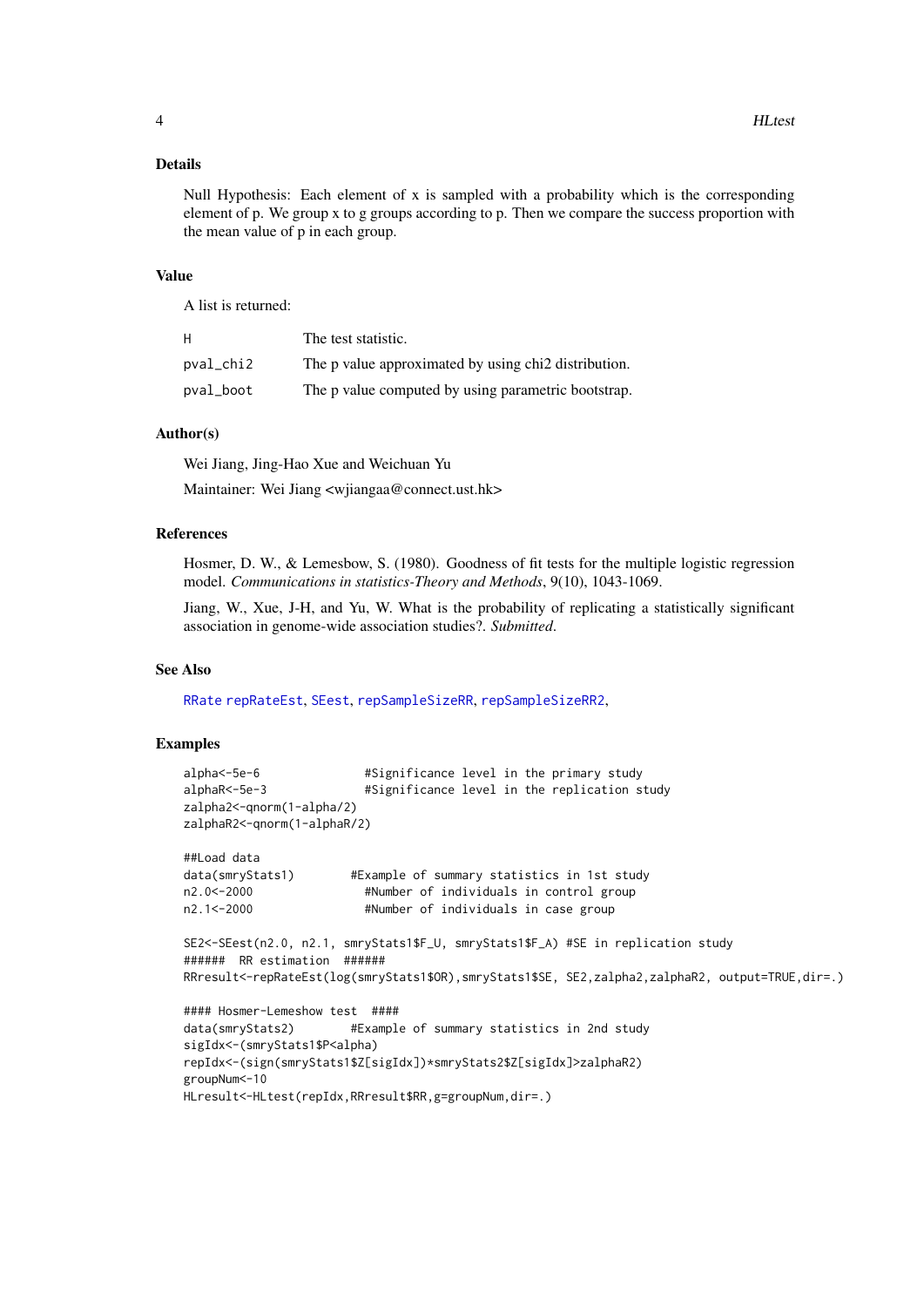<span id="page-4-1"></span><span id="page-4-0"></span>

#### <span id="page-4-2"></span>Description

repSampleSizeRR and repSampleSizeRR2 implement the RR-based sample size determination method for the replication study. If the replication study has the same control-to-case ratio with the primary study, then repSampleSizeRR can be used. Otherwise, repSampleSize2 is more suitable.

#### Usage

```
repSampleSizeRR(GRR, n, MUhat, SE, zalpha2, zalphaR2, idx = TRUE)
```
repSampleSizeRR2(GRR,CCR2, MUhat,SE,fU,fA,zalpha2,zalphaR2, idx=TRUE)

#### Arguments

| <b>GRR</b>       | The desired global replication rate.                                                                                                                      |
|------------------|-----------------------------------------------------------------------------------------------------------------------------------------------------------|
| n                | Sample size in the primary study.                                                                                                                         |
| MUhat            | The observed effect size (log-odds ratio).                                                                                                                |
| <b>SE</b>        | The standard error of MUhat.                                                                                                                              |
| zalpha2          | The critical value of z-values in the primary study, i.e. z_alpha/2.                                                                                      |
| zalphaR2         | The critical value of z-values in the replication study, i.e. z_alphaR/2.                                                                                 |
| idx              | The indexes of the SNPs having been further inverstigated in the replication<br>study. We only calculate RR for primary associations with indexes in idx. |
| CCR <sub>2</sub> | The control-to-case ratio of the replication study.                                                                                                       |
| fU               | The allele frequency in the control group.                                                                                                                |
| fA               | The allele frequency in the case group.                                                                                                                   |

#### Value

The determined sample size of the replication study is returned.

#### Author(s)

Wei Jiang, Jing-Hao Xue and Weichuan Yu

Maintainer: Wei Jiang <wjiangaa@connect.ust.hk>

#### References

Jiang, W., Xue, J-H, and Yu, W. What is the probability of replicating a statistically significant association in genome-wide association studies?. *Submitted*.

#### See Also

[RRate](#page-0-2) [repRateEst](#page-5-1), [SEest](#page-7-1), [HLtest](#page-2-1)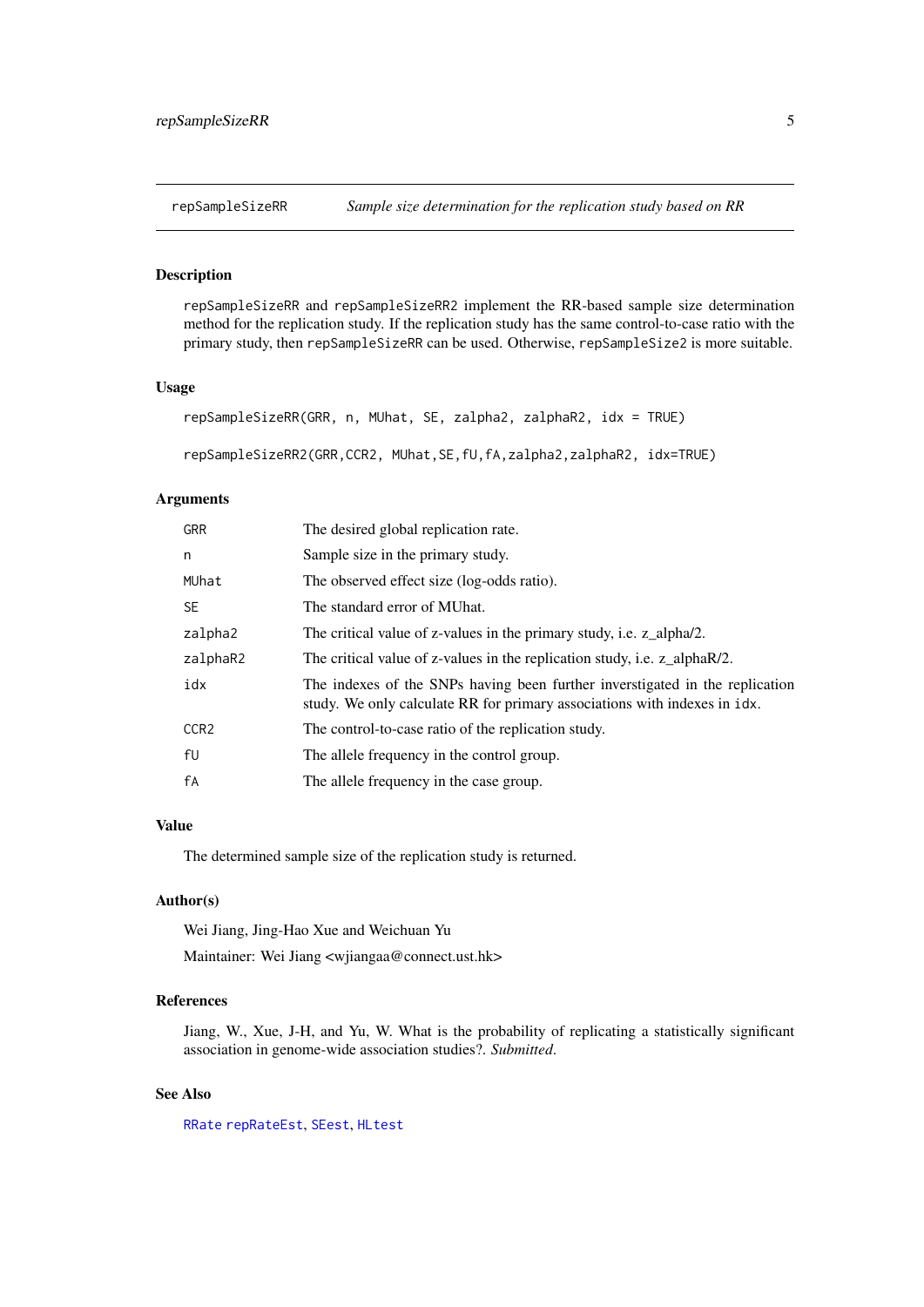#### Examples

```
alpha<-5e-6 #Significance level in the primary study
alphaR<-5e-3 #Significance level in the replication study
zalpha2<-qnorm(1-alpha/2)
zalphaR2<-qnorm(1-alphaR/2)
##Load data
data(smryStats1) #Example of summary statistics in 1st study
#### Sample size determination ###
n1<-4000 #Sample size of the primary study
n2_1<-repSampleSizeRR(0.8, n1, log(smryStats1$OR),smryStats1$SE,zalpha2,zalphaR2)
CCR2<-2 #Control-to-case ration in the replication study
n2_2<-repSampleSizeRR2(0.8, CCR2, log(smryStats1$OR),smryStats1$SE,smryStats1$F_U,
smryStats1$F_A,zalpha2,zalphaR2)
```
RRate-functions *Estimating Replication Rate for primary associations*

#### <span id="page-5-1"></span>Description

repRateEst implements a replication rate estimation method. Two-component mixture prior is used in the estimation.

#### Usage

```
repRateEst(MUhat, SE, SE2, zalpha2, zalphaR2, boot = 100, output = TRUE,
idx = TRUE, dir = "output", info = TRUE)
```
#### Arguments

| MUhat           | The observed effect size (log-odds ratio) in the primary study.                                                                                              |
|-----------------|--------------------------------------------------------------------------------------------------------------------------------------------------------------|
| <b>SE</b>       | The standard error of the observed log-odds ratio in the primary study.                                                                                      |
| SE <sub>2</sub> | The standard error of the observed log-odds ratio in the replication study.                                                                                  |
| zalpha2         | The critical value of z-values in the primary study, i.e. z_alpha/2.                                                                                         |
| zalphaR2        | The critical value of z-values in the replication study, i.e. z_alphaR/2.                                                                                    |
| boot            | The resampling number of bootstrop used for estimating the credible interval of<br>the RR.                                                                   |
| output          | Bool value. To determine whether to output the estimated results in the dir or<br>not.                                                                       |
| idx             | The indexes of the SNPs having been further inverstigated in the replication<br>study. We only calculate RR for primary associations with indexes in $idx$ . |
| dir             | The directory to save the estimated results. It has effect when output=T                                                                                     |
| info            | Bool value. To determine whether to show the parematers inference results in<br>the terminal or not.                                                         |

#### Details

The RR estimation is based on the following two-component mixture model: mu=pi  $\theta$  delta  $\theta$ +(1pi\_0) N(0, sigma\_0^2).

Details can be seen the following reference paper.

<span id="page-5-0"></span>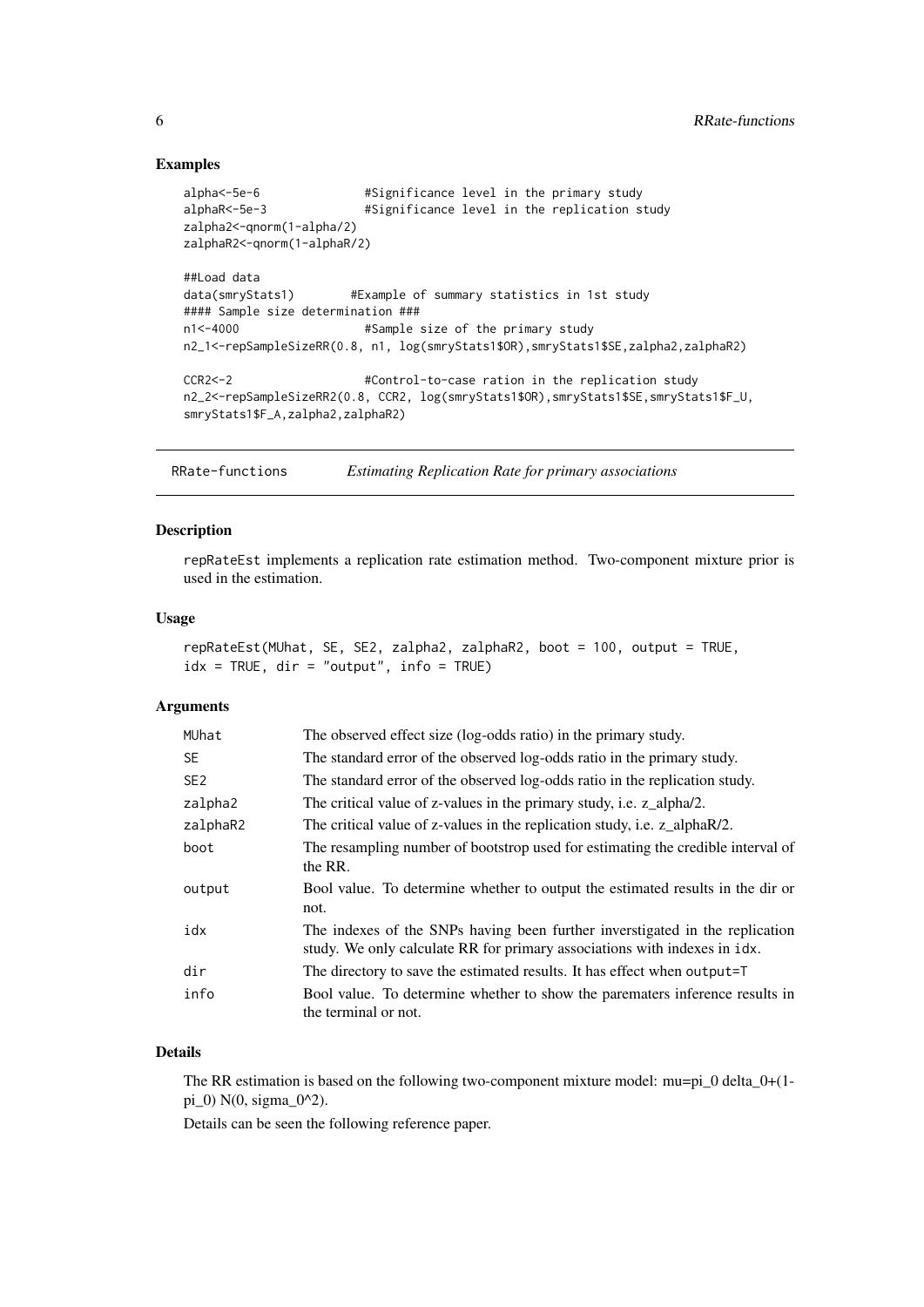#### <span id="page-6-0"></span>RRate-functions 7

#### Value

repRateEst returns the RR, lfdr, prediction power and infered parameters. The returened value is a LIST:

| idx           | The index of the SNPs which RR are estimated.             |
|---------------|-----------------------------------------------------------|
| pi0           | The proportion of nonassociated SNPs.                     |
| sigma02       | The variance of the associated SNPs' effect sizes         |
| RR.           | Estimated replication rate.                               |
| RRlow         | The lower limit of the 95% CI for RR.                     |
| RRhigh        | The upper limit of the 95% CI for RR.                     |
| lfdr          | Estimated local false discovery rate of the primary study |
| lfdrLow       | The lower limit of the 95% CI for lfdr.                   |
| lfdrHigh      | The upper limit of the 95% CI for lfdr.                   |
| predPower     | The Bayesian predictive power of the replication study.   |
| predPowerLow  | The lower limit of the 95% CI for predPower.              |
| perdPowerHigh | The upper limit of the 95% CI for predPower.              |
| <b>GRR</b>    | The Global Replication Rate (Mean value of RR)            |
| GRRlow        | The lower limit of the 95% CI for GRR.                    |
| GRRhigh       | The upper limit of the 95% CI for GRR.                    |

#### Author(s)

Wei Jiang, Jing-Hao Xue and Weichuan Yu Maintainer: Wei Jiang <wjiangaa@connect.ust.hk>

#### References

Jiang, W., Xue, J-H, and Yu, W. What is the probability of replicating a statistically significant association in genome-wide association studies?. *Submitted*.

#### See Also

[RRate](#page-0-2), [SEest](#page-7-1), [repSampleSizeRR](#page-4-1), [repSampleSizeRR2](#page-4-2), [HLtest](#page-2-1)

#### Examples

```
alpha<-5e-6 #Significance level in the primary study
alphaR<-5e-3 #Significance level in the replication study
zalpha2<-qnorm(1-alpha/2)
zalphaR2<-qnorm(1-alphaR/2)
##Load data
data(smryStats1) #Example of summary statistics in 1st study
n2.0<-2000 #Number of individuals in control group
                       #Number of individuals in case group
SE2<-SEest(n2.0, n2.1, smryStats1$F_U, smryStats1$F_A) #SE in replication study
###### RR estimation ######
RRresult<-repRateEst(log(smryStats1$OR),smryStats1$SE, SE2,zalpha2,zalphaR2, output=TRUE,dir=.)
RR<-RRresult$RR #Estimated RR
```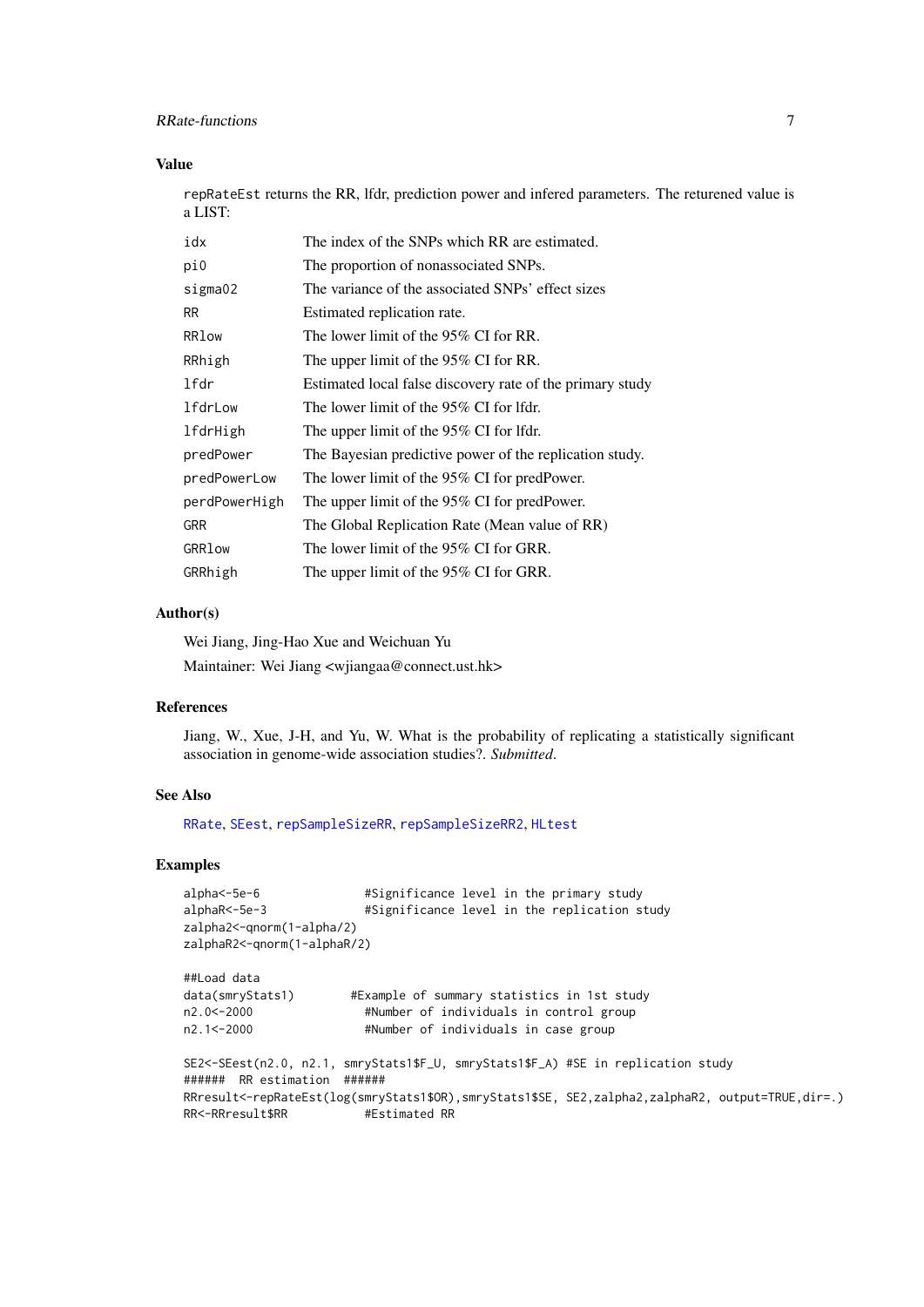<span id="page-7-1"></span><span id="page-7-0"></span>

#### Description

SEest implements the Woolf's method to estimate the standard error of the observed log-odds ratio.

#### Usage

SEest(n0,n1,fU,fA)

#### Arguments

| n <sub>0</sub> | Sample size in the control group.      |
|----------------|----------------------------------------|
| n1             | Sample size in the case group.         |
| fIJ            | Allele frequency in the control group. |
| fA             | Allele frequency in the case group.    |

#### Details

The Woolf's method to estimate the standard error of log(OR) is based on the following formula: se(log(OR))=sqrt(1/(n0 fU(1-fU))+1/(n1 fA(1-fA))).

#### Value

The estimated standard error is returned.

#### Author(s)

Wei Jiang, Jing-Hao Xue and Weichuan Yu Maintainer: Wei Jiang <wjiangaa@connect.ust.hk>

#### References

Woolf, B. (1955). On estimating the relation between blood group and disease. *Ann Hum Genet*, 19(4), 251-253.

Jiang, W., Xue, J-H, and Yu, W. What is the probability of replicating a statistically significant association in genome-wide association studies?. *Submitted*.

#### See Also

[RRate](#page-0-2), [repRateEst](#page-5-1), [repSampleSizeRR](#page-4-1), [repSampleSizeRR2](#page-4-2), [HLtest](#page-2-1)

#### Examples

| ##Load data      |                                                                                   |
|------------------|-----------------------------------------------------------------------------------|
| data(smryStats1) | #Example of summary statistics in 1st study                                       |
| n2.0 < - 2000    | #Number of individuals in control group                                           |
| n2.1 < - 2000    | #Number of individuals in case group                                              |
|                  | SE2<-SEest(n2.0, n2.1, smryStats1\$F_U, smryStats1\$F_A) #SE in replication study |